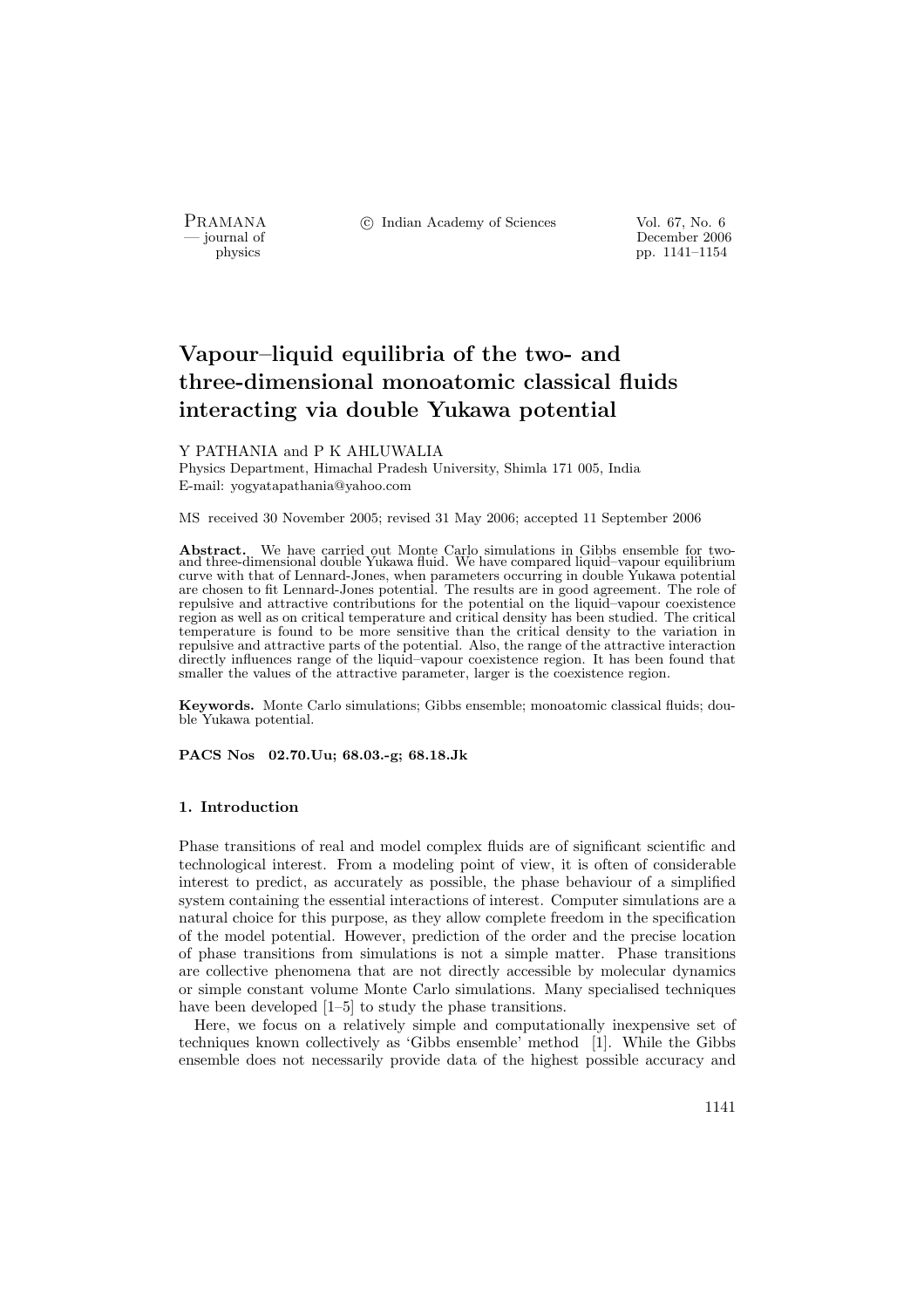

**Figure 1.** The double Yukawa potential with parameters  $\lambda_1 = 14.735$ ,  $\lambda_2 = 2.6793$  and  $E = 2.0198\epsilon$  showing a close fit to Lennard-Jones potential. Inset shows that the repulsive potential energy for DY potential is less when compared to LJ potential as  $r^*$  decreases.

is not applicable to many important classes of systems, it is most commonly used for obtaining the phase behaviour of fluids and mixtures. The reason for this widespread use is probably the simplicity of the method having an intuitive physical basis, easy description and programming. It requires minimal information from the user regarding the approximate location of phase diagram or other aspects of the behaviour of a new system under study.

The full phase behaviour of hard spheres has been computed with short-range attractive Yukawa interaction using MC computer simulation techniques [6] and with repulsive Yukawa interactions for charged colloids [7]. In this paper, we present the application of the Gibbs ensemble technique to obtain the vapour–liquid curve, respectively, of the two- and three-dimensional monoatomic fluids interacting via double Yukawa potential, when parameters are chosen to fit LJ potential. These are followed by the study of the role of attractive and repulsive potentials on liquid– vapour transition as well as on the coexistence region. The double Yukawa potential has been discussed in detail in §2. The main motivation behind using this potential is that it can be fitted to any realistic potential to facilitate the calculations of the thermodynamic properties of classical fluids [8–10]. This potential has also been used to deal with long-range correlations [11]. If suitably parameterised, DY potential provides a close fit to LJ potential as shown in figure 1. Though both the potentials agree well if we look at the attractive bowl of the potential, on looking at the repulsive part in the range  $0 < r^* < 1$ , it has been found that as the value of r <sup>∗</sup> decreases, magnitude of repulsive potential energy for DY potential goes on decreasing as compared to the magnitude of LJ potential, which is shown in the inset of figure 1. Thus DY potential is convenient to use due to soft repulsion when compared to LJ potential [12].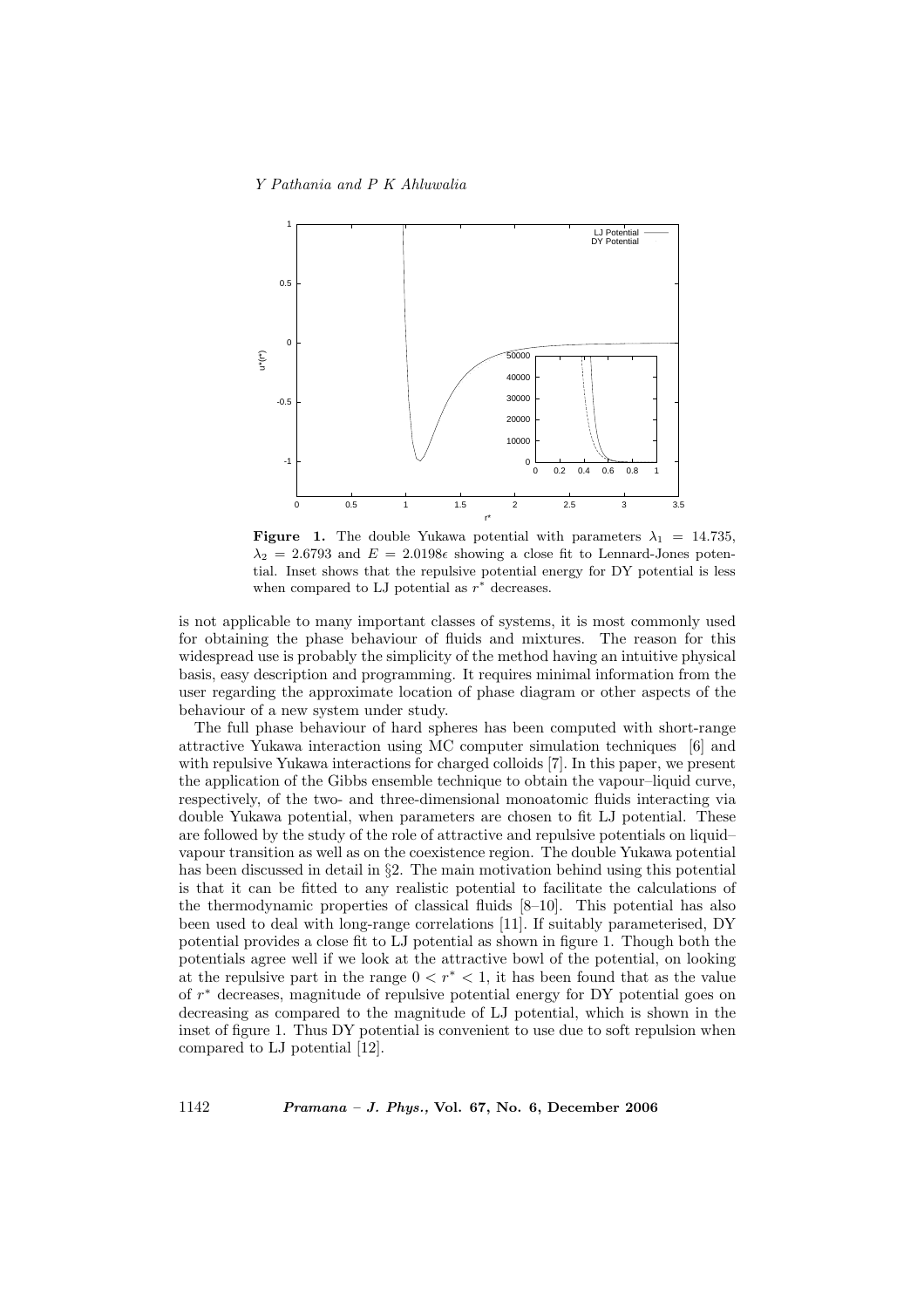The simulation details of the MC method are given in §3. Section 4 discusses the role of attractive and repulsive potentials on liquid–vapour transition as well as on the coexistence region. Concluding remarks are given in §5.

#### 2. Double Yukawa potential

The form of this potential is

$$
u(r) = E\epsilon \left(\frac{\sigma}{r}\right) \left\{ \exp\left(-\lambda_1 \left(\frac{r}{\sigma} - 1\right)\right) - \exp\left(-\lambda_2 \left(\frac{r}{\sigma} - 1\right)\right) \right\},\tag{1}
$$

where  $\sigma$  is the value of r at which  $u(r) = 0$ , E is the depth of the potential and  $\epsilon$  is an arbitrary energy scale.  $\lambda_1$  and  $\lambda_2$  control the decay range of the repulsive and attractive contributions to the potential.

The nature of the potentials for different  $\lambda_1$  and  $\lambda_2$  are shown in figures 2 and 3, respectively.  $\lambda_1$  affects considerably the repulsive and, to a lesser extent, the attractive parts of the potential. On the other hand,  $\lambda_2$  affects mainly the attractive part of the potential. The impact of  $\lambda_2$  on the range of attractive part can be clearly seen. The locations and depths of the minima of the attractive potentials, however are strongly dependent on both  $\lambda_1$  and  $\lambda_2$ . We can calculate the locations,  $r_{\min}^*$ , of the minima from

$$
r_{\min}^* = 1 + \frac{1}{\left(\lambda_1 - \lambda_2\right)} \log \left(\frac{\lambda_1 r_{\min}^* + 1}{\lambda_2 r_{\min}^* + 1}\right). \tag{2}
$$

For a given  $\lambda_2$ ,  $r_{\min}^*$  decreases whereas  $|u_{\min}|$  increases with increasing  $\lambda_1$ . Similarly,  $r_{\min}^*$  also decreases with increasing  $\lambda_2$  but  $|u_{\min}|$  decreases considerably.



Figure 2. The double Yukawa potential for different values of  $\lambda_1$ , with  $\lambda_2 = 2.6793$ .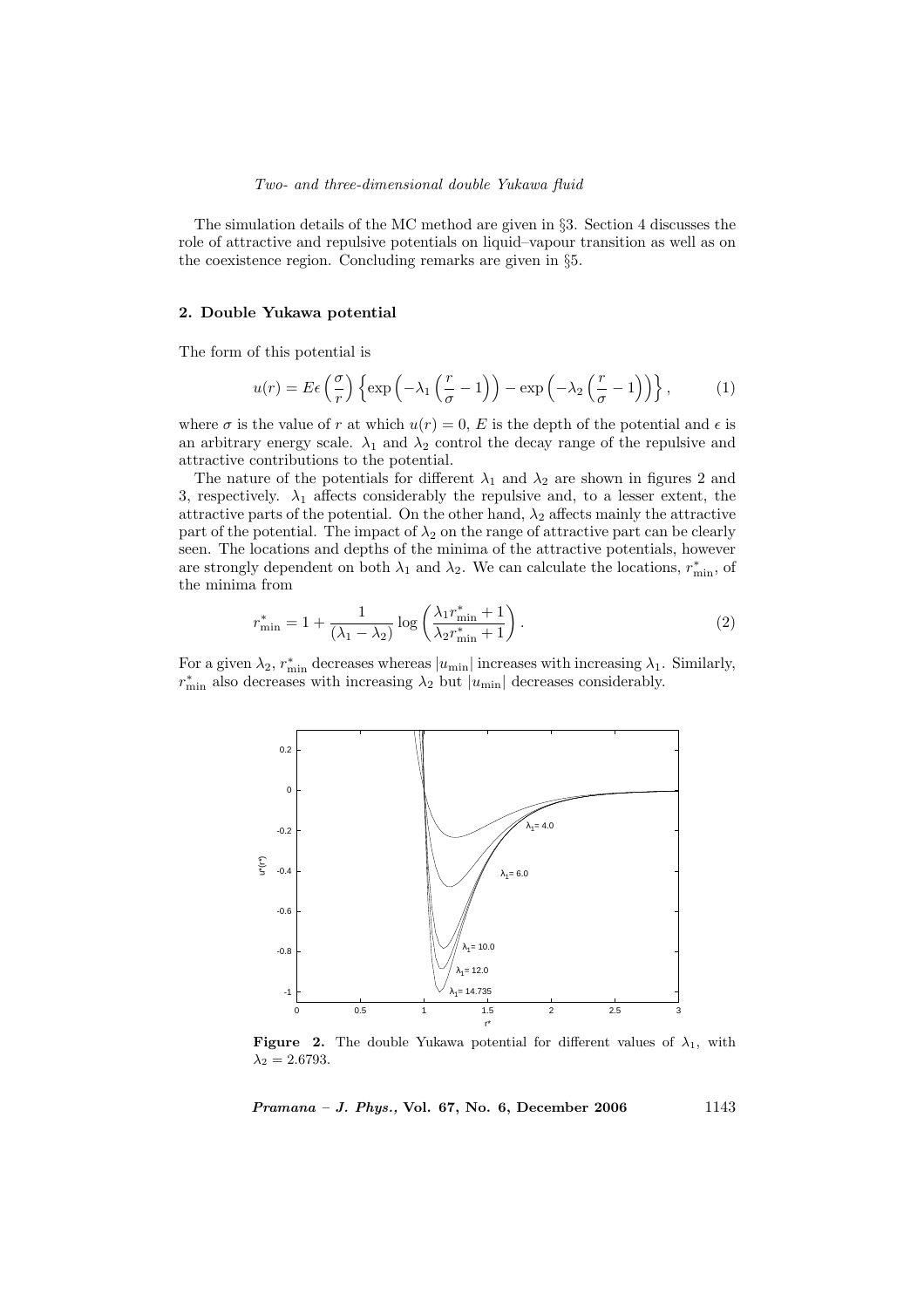Y Pathania and P K Ahluwalia



**Figure 3.** The double Yukawa potential for different values of  $\lambda_2$ , with  $\lambda_1 = 14.735$ .

## 3. Computational implementation

We have chosen to start our simulation with 256 particles on a simple cubic lattice for 3D fluids and on a square lattice for 2D fluids. In both 2D and 3D fluids MC calculations were performed for the two systems each interacting with LJ and DY potentials, respectively. In each system, the particles were distributed over two volumes, i.e. Box1 and Box2. The simulation was started with equal density,  $\rho$ , in both boxes. The potential was truncated at approximately half the box length and then shifted. A correction was made to take into account the effect of the neglected tail on the thermodynamic quantities. Periodic boundary conditions were imposed in the usual fashion. With the periodic boundary conditions, we eliminated the surfaces and created a quasi-infinite volume/area to represent the macroscopic system more closely. Thermodynamic requirements for phase coexistence are that each region should be in internal equilibrium, and that temperature, pressure and chemical potentials of all components should be the same in the two regions. Only the system temperature in Monte Carlo simulations is specified in advance. The remaining three conditions, i.e. internal equilibrium, equality of pressure and equality of chemical potential, are respectively satisfied by performing three types of Monte Carlo 'moves', viz., displacements of particles within each region (to satisfy internal equilibrium), fluctuations in the volume of the two regions (to satisfy equality of pressures) and transfers of particles between regions (to satisfy equality of chemical potentials of all components).

The acceptance rules for these steps in the Gibbs ensemble can be derived from the condition of detailed balance

$$
K(\mathbf{o} \to \mathbf{n}) = k(\mathbf{n} \to \mathbf{o}),\tag{3}
$$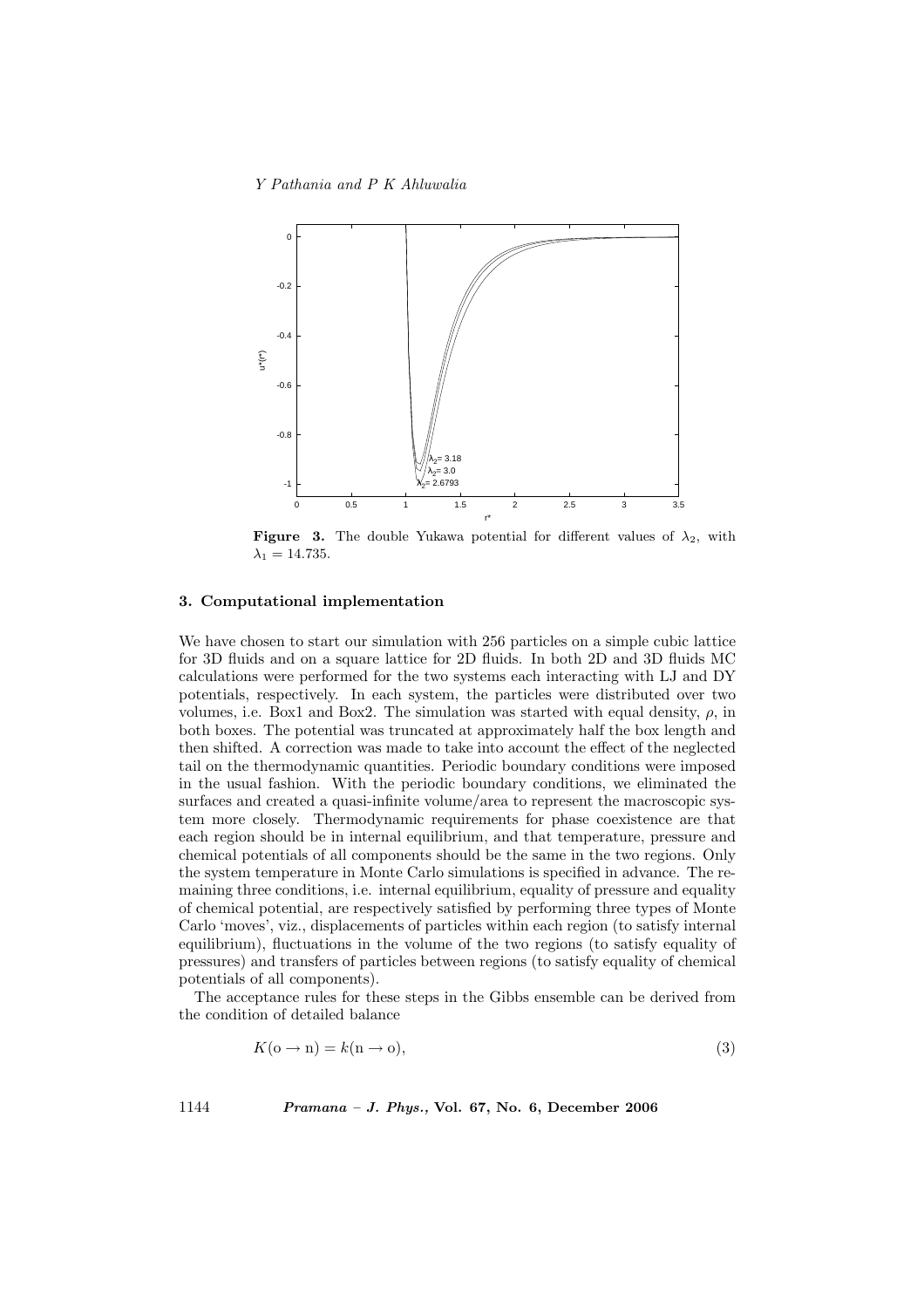where  $K(\sigma \to n)$  is the flow of configuration, from old configuration to new configuration, i.e.  $o \rightarrow n$ , which is equal to the product of the probability of being in configuration o (old),  $N(\rho)$ , the probability of generating configuration n (new),  $\alpha$ ( $\alpha \rightarrow n$ ); and the probability of accepting this move,  $\alpha$ c $(\alpha \rightarrow n)$ , i.e.

$$
K(\mathbf{o} \to \mathbf{n}) = N(\mathbf{o}) \times \alpha(\mathbf{o} \to \mathbf{n}) \times \text{acc}(\mathbf{o} \to \mathbf{n}).\tag{4}
$$

For a displacement step, the probability of accepting the move is given by

$$
\text{acc}(\mathbf{o} \to \mathbf{n}) = \min(1, \exp\{-\beta [U(s_n^{n_1}) - U(s_0^{n_1})]\}),\tag{5}
$$

where  $\beta = 1/K_B T$ ,  $s_o$  and  $s_n$  are the scaled coordinates of the particles in the old and new configurations, respectively and  $U(s_0^{n_1})$  and  $U(s_1^{n_1})$  are the total intermolecular potentials of interaction of  $n_1$  particles in the old and new configurations, respectively.

For a volume change step, the probability of acceptance is given by

$$
\text{acc}(o \to n) = \min\left\{1, \left(\frac{V_1^n}{V_1^o}\right)^{n_1+1} \left(\frac{V - V_1^n}{V - V_1^o}\right)^{N - n_1 + 1} \times \exp\left\{-\beta[U(s_n^N) - U(s_o^N)]\right\}\right\}.
$$
\n(6)

The acceptance criterion for particle transfer is

$$
\text{acc}(o \to n) = \min \left\{ 1, \frac{n_1(V - V_1)}{(N - n_1 + 1)V_1} \exp \left\{ -\beta \left[ U(s_n^N) - U(s_o^N) \right] \right\} \right\}.
$$
\n(7)

The conditions between the pressure  $P$  and chemical potential  $\mu$  satisfied by these two sets of moves (i.e. particle transfer and volume exchange) are then

$$
P_{\text{L}}(\rho_{\text{L}}, T) = P_{\text{V}}(\rho_{\text{V}}, T),
$$
  
\n
$$
\mu_{\text{L}}(\rho_{\text{L}}, T) = \mu_{\text{V}}(\rho_{\text{V}}, T),
$$
\n(8)

where subscripts L and V represent the liquid and vapour phases, respectively. The chemical potential can be obtained from

$$
u_1 = -k_{\rm B}T\ln\frac{1}{\Lambda^3} \left\langle \frac{V_1}{n_1+1} \exp(-\beta \Delta U_1^+) \right\rangle_{\text{Gibbs, Box1}},\tag{9}
$$

where  $\Lambda$  is the thermal de Broglie wavelength,  $\Delta U_1^+$  is the energy of a (ghost) particle in Box1 and  $\langle \cdots \rangle_{\text{Gibbs, Box1}}$  denotes an ensemble average in the Gibbs ensemble restricted to Box1. This ensemble average is valid only if the boxes do not change identity during a simulation.

After an equilibration of 10,000 Monte Carlo cycles, a further 30,000 cycles were used to accumulate the averages of various thermodynamic properties. Each cycle was composed of 200 attempted displacements, 2 volume fluctuations and 20 particle interchanges.

The simulations have also been carried out for 512 and 1024 particles to study the finite size effects. However, the result comes out to be approximately same as that for 256 particles.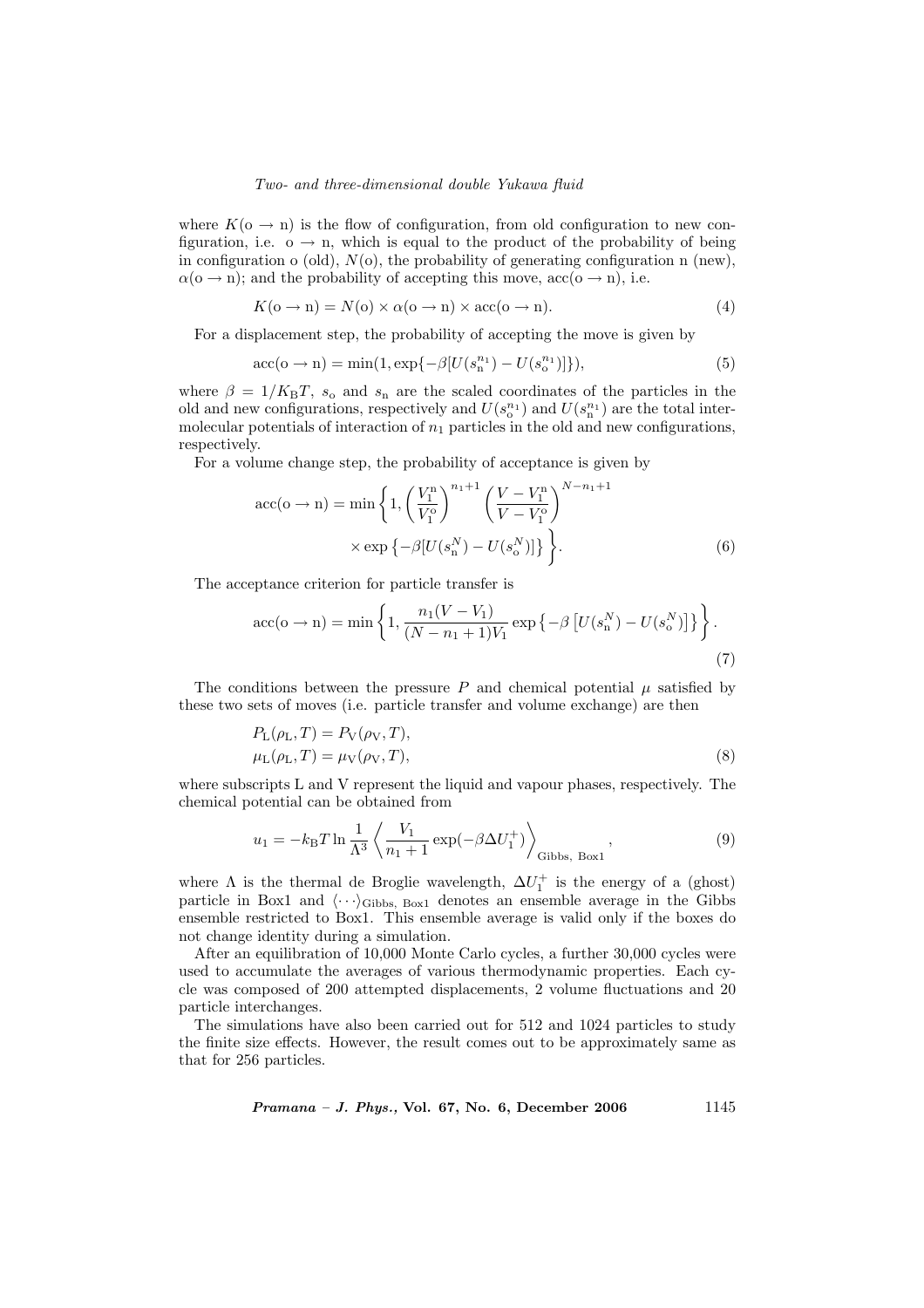

Figure 4. Reduced density of the two boxes of the Gibbs ensemble as a function of the number of Monte Carlo cycles for a system of 3D double Yukawa fluid. The number of particles was  $N = 256$  and temperature  $T^* = 1.2$ .

# 4. Results and discussion

Approaching critical points by simulations is complicated by the use of a finite system and periodic boundary conditions. When the 2D and 3D systems are away from their respective critical point of the phase transition as shown in figures 4 and 6, one box evolves into a liquid density and the other to a gas density. The equilibrium densities and compositions of each coexisting phase can be simply determined by averaging the observations after equilibration. As one approaches a critical point even closer, the probability of formation of interfaces is small, and there are frequent exchanges of the identity of two boxes as shown in figures 5 and 7.

The liquid–vapour coexistence curves for two- and three-dimensional monoatomic fluids interacting via truncated and shifted DY potential are shown in figures 8 and 9, respectively. Here, the parameters of DY potential are chosen to fit LJ potential. It is evident that both the curves yield closer agreement. The curves calculated for different  $\lambda_1$  and  $\lambda_2$  are plotted in figures 10, 11 and 12, 13 for 2D and 3D fluids respectively. From these figures, we find that our values failed to converge to a precise critical point. This is also the case for recent computer simulation results [13,14].

To estimate the critical point we have fitted our results to the law of rectilinear diameters [15]

$$
\frac{\rho_{\rm l}+\rho_{\rm g}}{2}=\rho_{\rm c}+A(T-T_{\rm c})
$$

and the scaling law for the density [16]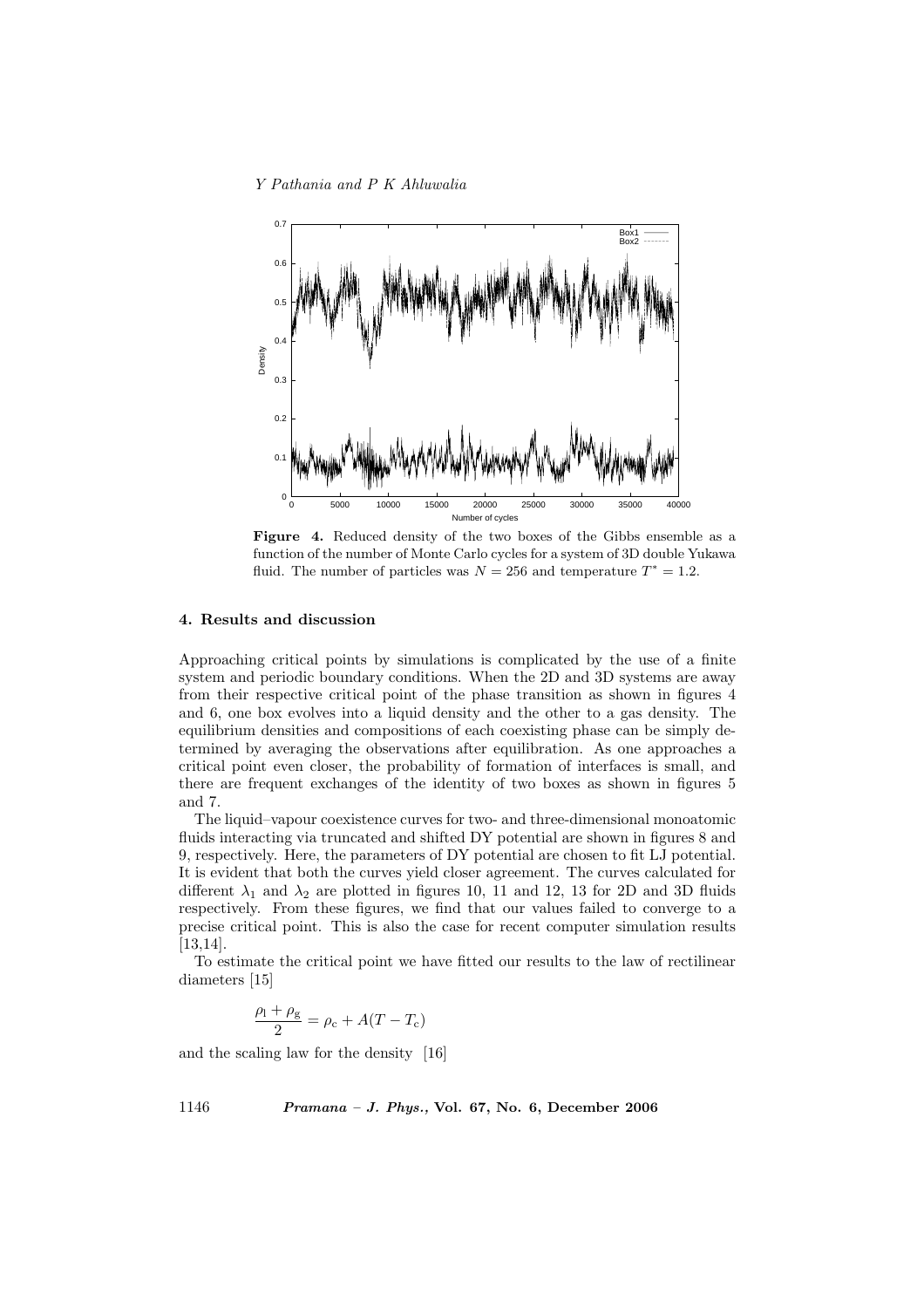

Figure 5. Reduced density in the two boxes in a Gibbs ensemble simulation close to the critical temperature in 3D DY fluid.



Figure 6. Reduced density of the two boxes of the Gibbs ensemble as a function of the number of Monte Carlo cycles for a system of 2D double Yukawa fluid. The number of particles was  $N = 256$  and temperature  $T^* = 0.50$ .

$$
\rho_{\rm l} - \rho_{\rm g} = B(T - T_{\rm c})^{\beta},
$$

where  $\rho_1(\rho_g)$  is the density of the liquid(gas) phase,  $\rho_c$  the critical density and  $T_c$ the critical temperature.  $\beta$  is the critical exponent. For three-dimensional systems  $\beta = 0.32$  and for two-dimensional systems  $\beta = 0.125$  [16]. A and B depend on the system and are obtained from the fit.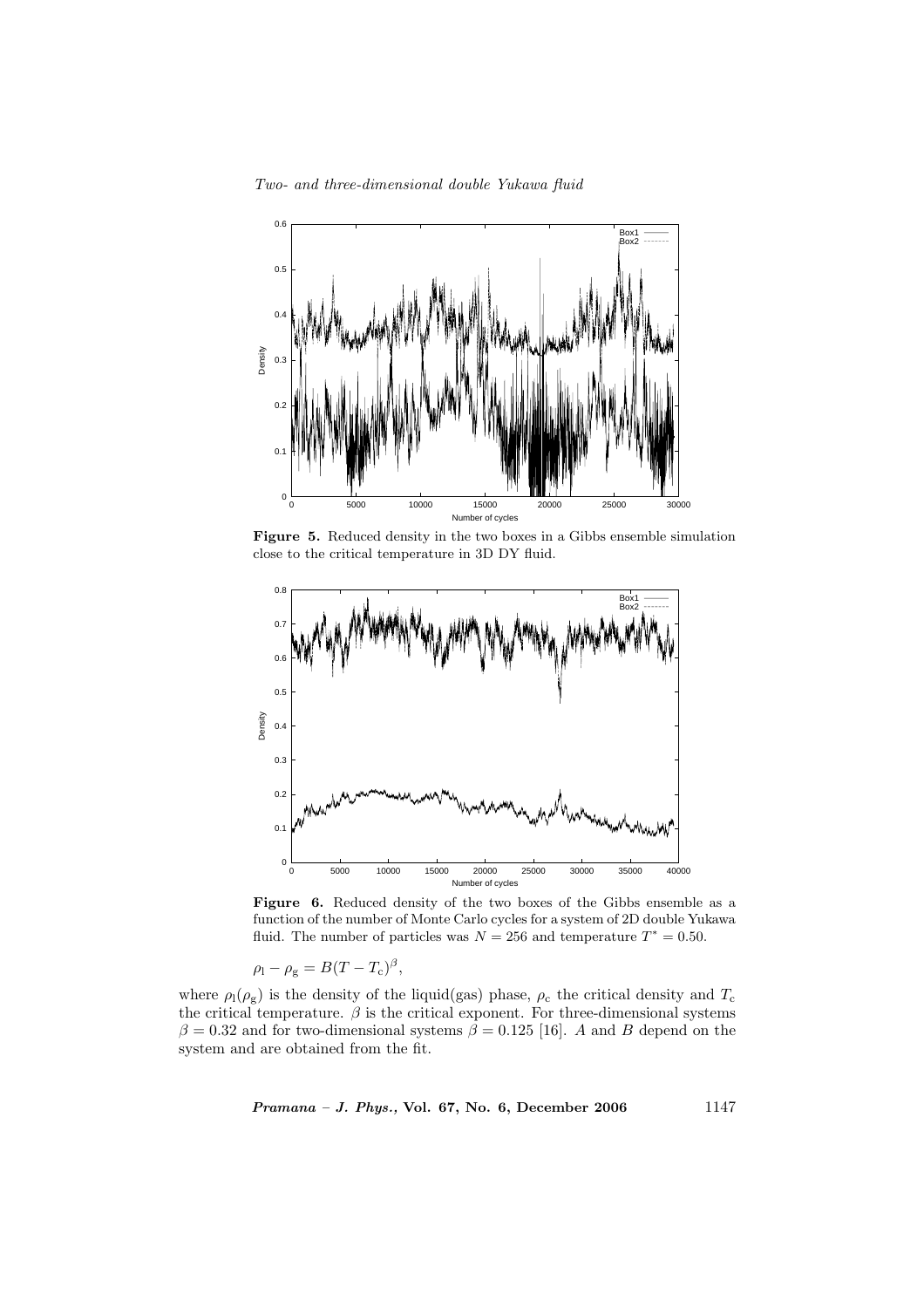

Figure 7. Reduced density in the two boxes in a Gibbs ensemble simulation close to the critical temperature in 2D DY fluid.



Figure 8. Phase diagram of 2D double Yukawa fluid denoted by linepoints. Points denote the phase diagram of Lennard–Jones fluid.

The results for the critical points at different steepness parameters  $\lambda_1$  and  $\lambda_2$ are listed in tables 1 and 2 for 2D and 3D fluids, respectively. The 3D results are compared with the statistical mechanical based theory results of Ali et al [11]. Our values for critical temperature and critical density are found to be lower when compared to that of Ali et al [11]. These discrepancies may be due to approximations that go into the statistical mechanical calculations.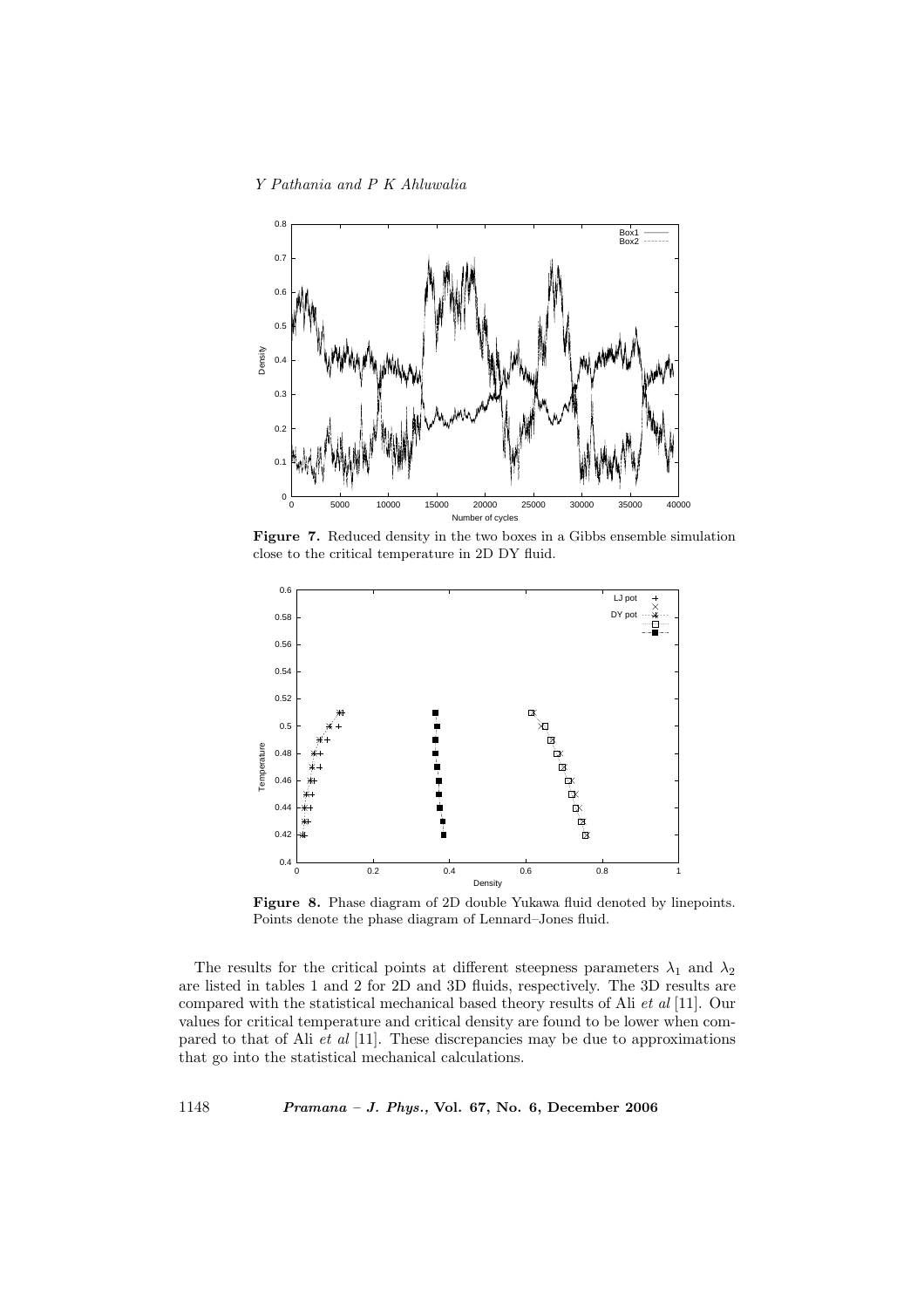Two- and three-dimensional double Yukawa fluid



Figure 9. Phase diagram of 3D double Yukawa fluid. The curve shows good agreement with the phase diagram of Lennard–Jones fluid.



Figure 10. Phase diagram of 2D double Yukawa fluid when  $\lambda_1$  is varied.

However, when the parameters of DY potential are chosen to fit LJ potential, the value of critical temperature and critical density are found to agree well with the results obtained by simulation, when particles interact via LJ potential. For the 3D truncated and shifted Lennard-Jones fluid, Smit [17] has obtained the estimate for critical point to be  $T_c^* = 1.316 \pm 0.006$  and  $\rho_c^* = 0.304 \pm 0.006$  via Gibbs ensemble simulations, which in our case is  $T_c^* = 1.315 \pm 0.0021$  and  $\rho_c^* = 0.3013 \pm 0.0020$ . He has also shown that the truncation of the potential has a large effect on the phase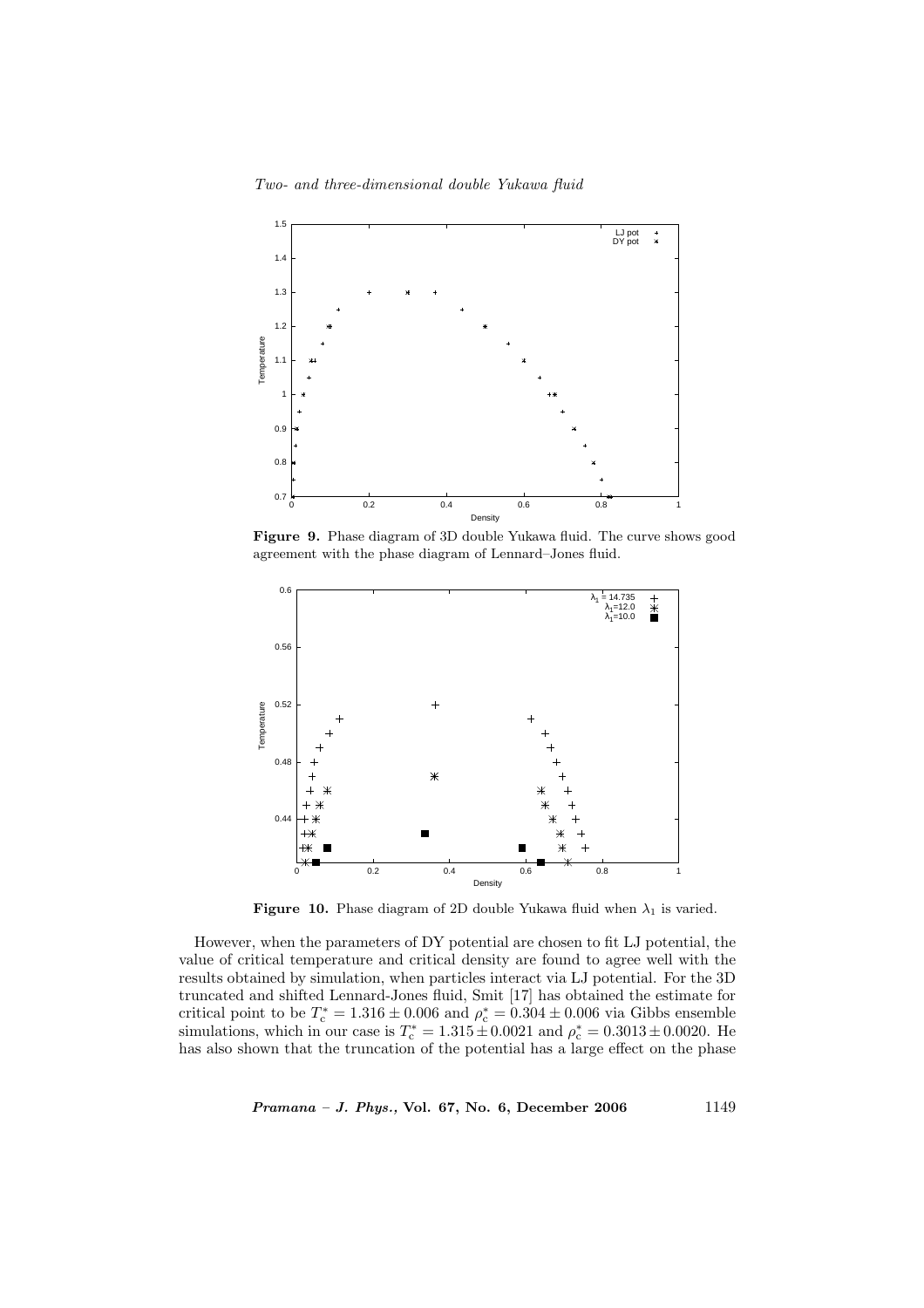

**Figure 11.** Phase diagram of 2D double Yukawa fluid when  $\lambda_2$  is varied.



Figure 12. Phase diagram of 3D double Yukawa fluid when  $\lambda_1$  is varied.

behaviour. Lotfi et al [2] used a combination of NPT simulations and particle insertion to determine the coexistence curve for 3D LJ fluid. The estimate of the critical point obtained by them is  $T_c^* = 1.310$  and  $\rho_c^* = 0.314$ .

Smit and Frenkel [18] also obtained the estimate for critical point for 2D truncated and shifted potential via Gibbs ensemble simulation technique to be  $T_c^* = 0.515 \pm 0.515$ 0.002 and  $\rho_c^* = 0.355 \pm 0.003$ , which in our case comes out to be  $T_c^* = 0.5151 \pm 0.002$ 0.0041 and  $\rho_c^* = 0.3587 \pm 0.0021$ . The values are in good agreement.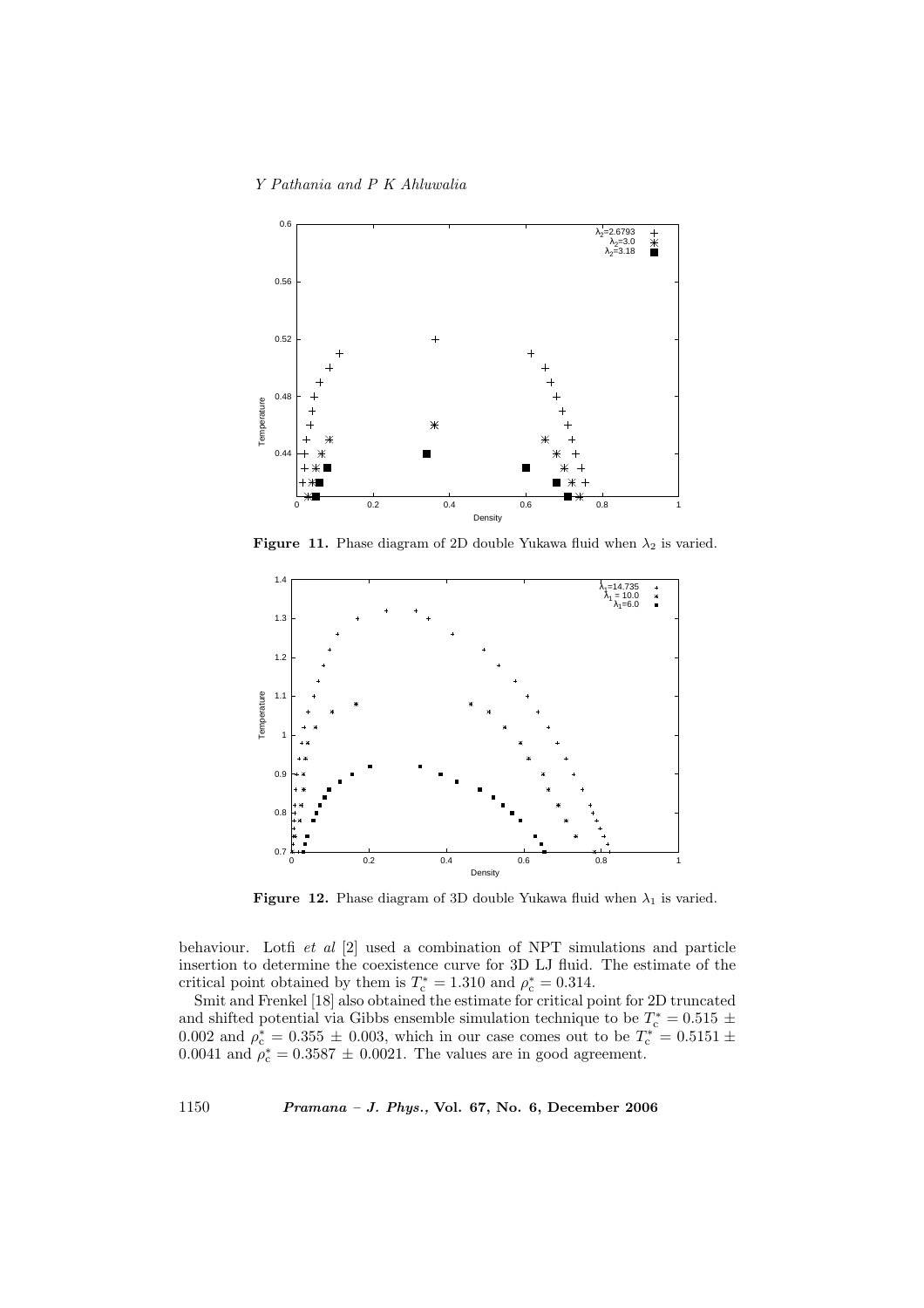

**Figure 13.** Phase diagram of 3D double Yukawa fluid when  $\lambda_2$  is varied.

The critical temperature is found to be more sensitive than the critical density to the variation in  $\lambda_1$  and  $\lambda_2$ , and, in turn, on the depths of the attractive potential. Larger the value of repulsive core  $(\lambda_1)$ , higher is the value of  $T_c$  as shown in figures 10 and 12. Also, the range of the attractive interaction directly influences the range of the liquid–vapour coexistence region. Smaller the values of  $\lambda_2$ , larger is the coexistence region as shown in figures 11 and 13.

The liquid–vapour coexistence region is measured approximately by the ratio  $T_c/T_{tr}$ , where  $T_{tr}$  represents the triple point temperature, and varies between different classes of substance, i.e., on the analytic form of the intermolecular potential. It is only the depth of the potential well that determines the coexistence region. With the decrease in the repulsive core of the DY potential, i.e.  $\lambda_1$ , the depth of the potential well decreases (figure 2) and hence the liquid–vapour coexistence region decreases and vice versa as shown in figures 10 and 12. Also on increasing the attractive parameter  $\lambda_2$  of DY potential, depth of potential well decreases (figure 3) and hence the liquid–vapour coexistence region as shown in figures 11 and 13.

| $\lambda_1$ | $\lambda_2$ | $\rho_{\rm c}^*$ | $T_{\rm c}^*$ |
|-------------|-------------|------------------|---------------|
| 14.735      | 2.6793      | 0.3587           | 0.5151        |
|             | 3.0         | 0.3653           | 0.4550        |
|             | 3.18        | 0.3333           | 0.4351        |
| 14.735      | 2.6793      | 0.3587           | 0.5151        |
| 12.0        |             | 0.3564           | 0.4650        |
| 10.0        |             | 0.3300           | 0.4250        |

Table 1. Critical point properties for 2D DY fluid at different steepness parameters  $\lambda_1$  and  $\lambda_2$ .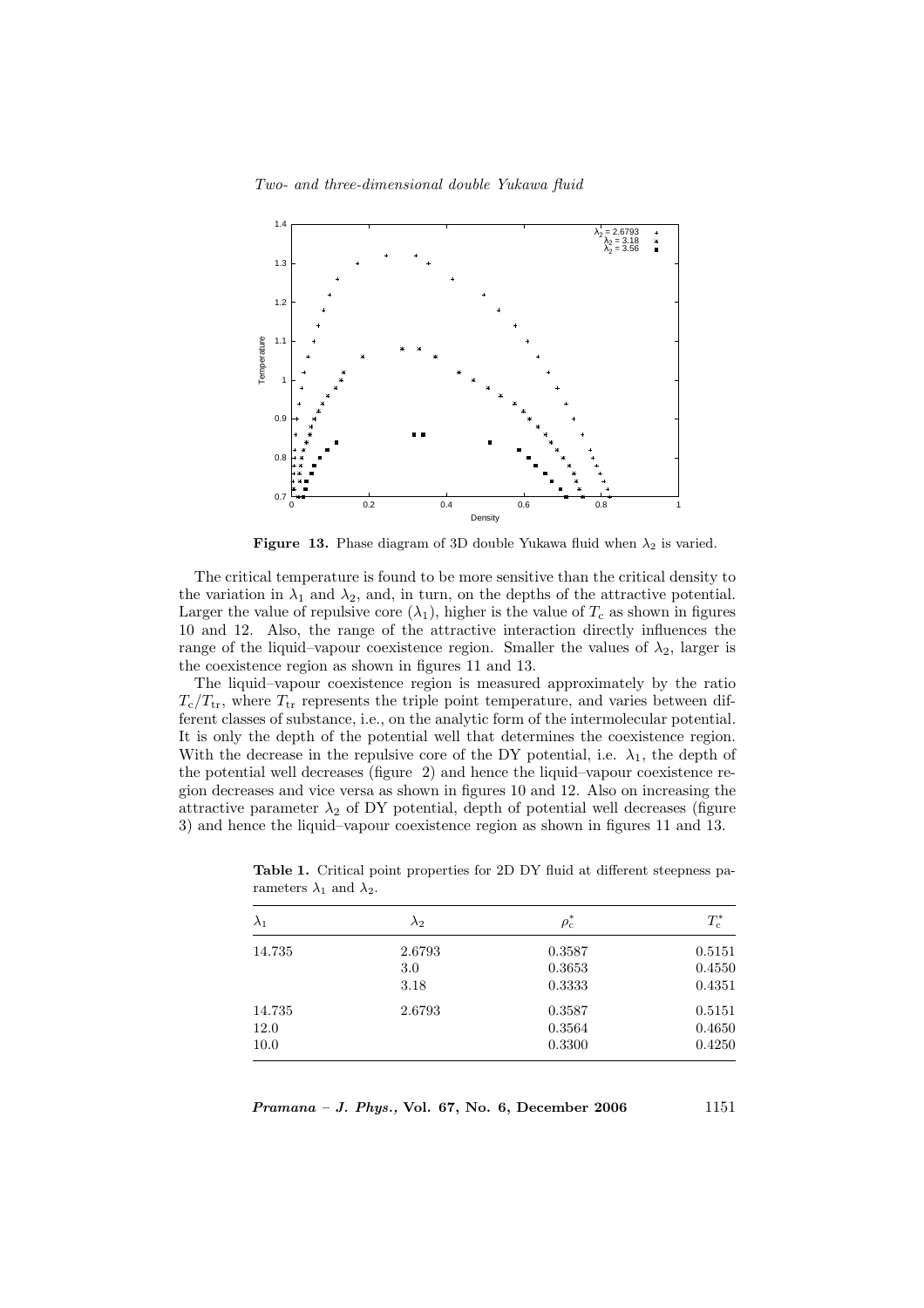Results of Ali Present work et al [11]  $\lambda_1$   $\lambda_2$   $\rho$  $\rho_c^*$  $r_{\rm c}^*$  and  $T_{\rm c}^*$  $\rho_c^*$   $\rho_c^*$  $T_{\rm c}^*$  and  $T_{\rm c}^*$ 14.735 2.6793 0.2732 1.315 0.3013 1.4459 3.18 0.2837 1.085 0.3002 1.1725 3.56 0.3201 0.865 0.3144 1.0156 14.735 2.6793 0.2732 1.315 0.3013 1.4459 10.0 0.2866 1.125 0.2923 1.2748 6.0 0.2675 0.925 0.2915 0.9836

Table 2. Comparison of critical point properties for 3D DY fluid at different steepness parameters  $\lambda_1$  and  $\lambda_2$  with the statistical mechanical based theory of Ali  $et$  al [11].

Table 3. Comparison of pressure  $(P^*)$ , chemical potential  $(\mu^*)$  and liquidvapour densities  $(\rho_L^*$  and  $\rho_V^*)$  expressed in reduced units along the liquidvapour coexistence curve in both boxes for 2D DY fluid.

| $T^*$ | Liquid side      |       |          | Vapour side      |       |          |
|-------|------------------|-------|----------|------------------|-------|----------|
|       | $\rho_{\rm L}^*$ | $P^*$ | $\mu^*$  | $\rho_{\rm V}^*$ | $P^*$ | $\mu^*$  |
| 0.42  | 0.755            | 0.007 | $-1.853$ | 0.015            | 0.008 | $-1.885$ |
| 0.43  | 0.745            | 0.009 | $-1.824$ | 0.020            | 0.011 | $-1.847$ |
| 0.44  | 0.730            | 0.011 | $-1.790$ | 0.020            | 0.010 | $-1.739$ |
| 0.45  | 0.720            | 0.010 | $-1.815$ | 0.025            | 0.009 | $-1.829$ |
| 0.46  | 0.710            | 0.014 | $-1.793$ | 0.035            | 0.016 | $-1.752$ |
| 0.47  | 0.695            | 0.012 | $-1.760$ | 0.040            | 0.013 | $-1.762$ |
| 0.48  | 0.680            | 0.017 | $-1.736$ | 0.045            | 0.018 | $-1.755$ |
| 0.49  | 0.665            | 0.018 | $-1.739$ | 0.060            | 0.021 | $-1.750$ |
| 0.50  | 0.650            | 0.026 | $-1.715$ | 0.100            | 0.027 | $-1.672$ |
| 0.51  | 0.600            | 0.026 | $-1.729$ | 0.150            | 0.025 | $-1.709$ |

The liquid–vapour coexistence envelope for 2D fluids is found to be over considerably narrower temperature range when compared to its 3D counterpart (figures 8 and 9). This may be due to the effect of dimensionality.

Our calculations for both 2D and 3D fluids show that the values of  $P^*$  and  $\mu^*$ are equal for both sides of the coexistence curve under equilibrium conditions as shown in tables 3 and 4.

#### 5. Conclusions

Gibbs ensemble simulation method has been applied to investigate the liquid– vapour equilibrium of monoatomic fluids interacting with DY potential, which encounters a transition from a short-range ordered to the disordered phase. The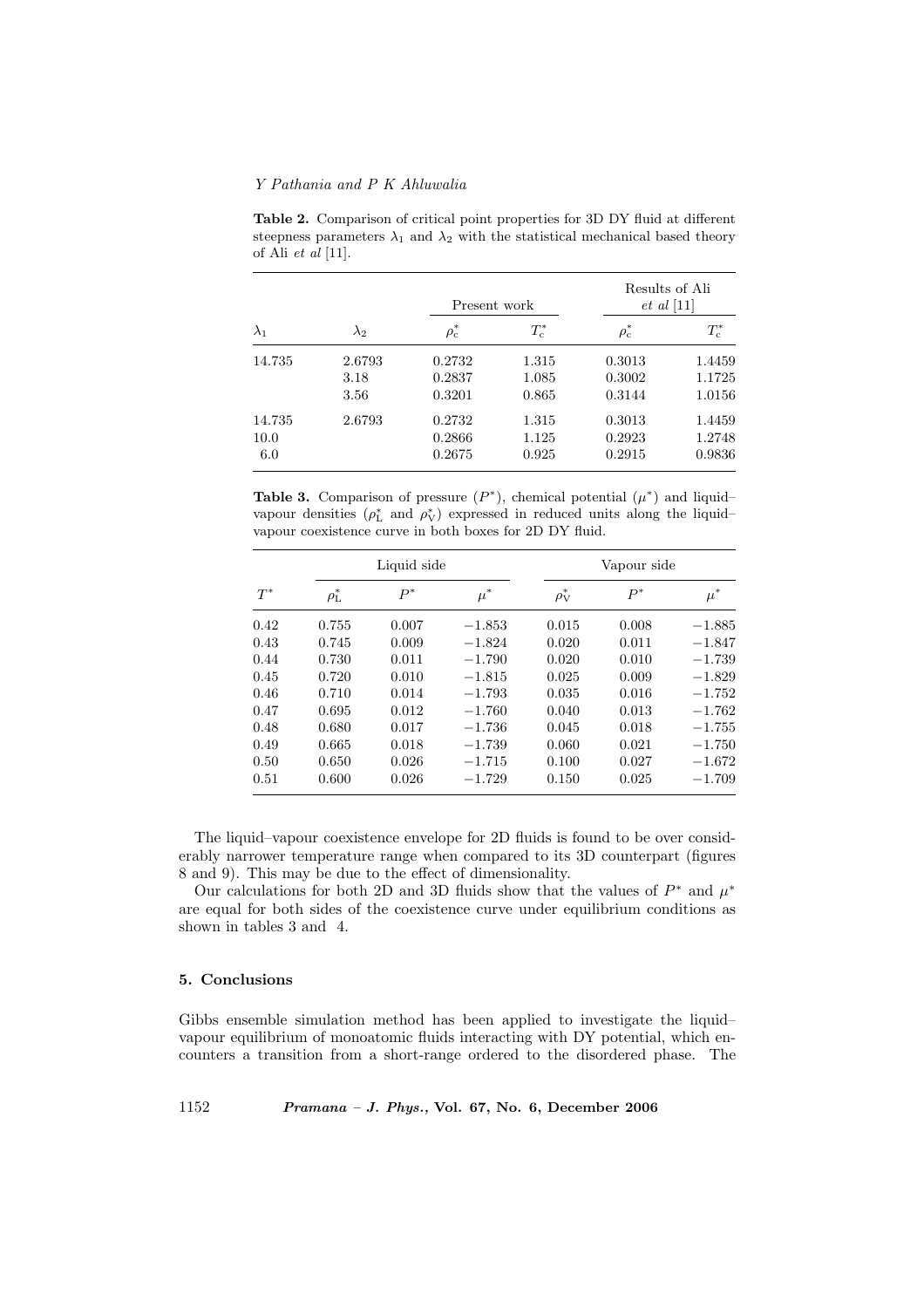Two- and three-dimensional double Yukawa fluid

| $T^*$ | Liquid side      |        |          | Vapour side      |        |          |
|-------|------------------|--------|----------|------------------|--------|----------|
|       | $\rho_{\rm L}^*$ | $P^*$  | $\mu^*$  | $\rho_{\rm V}^*$ | $P^*$  | $\mu^*$  |
| 0.70  | 0.8220           | 0.0048 | $-5.100$ | 0.0178           | 0.0052 | $-3.937$ |
| 0.74  | 0.8065           | 0.0026 | $-4.057$ | 0.0038           | 0.0027 | $-4.787$ |
| 0.78  | 0.7884           | 0.0048 | $-4.357$ | 0.0066           | 0.0049 | $-4.076$ |
| 0.82  | 0.7711           | 0.0050 | $-4.160$ | 0.0072           | 0.0054 | $-4.157$ |
| 0.86  | 0.7515           | 0.0074 | $-3.884$ | 0.0099           | 0.0078 | $-4.094$ |
| 0.90  | 0.7283           | 0.0092 | $-4.008$ | 0.0133           | 0.0110 | $-3.983$ |
| 0.94  | 0.7092           | 0.0150 | $-3.917$ | 0.0195           | 0.0162 | $-3.916$ |
| 0.98  | 0.6867           | 0.0210 | $-3.864$ | 0.0261           | 0.0219 | $-3.872$ |
| 1.02  | 0.6625           | 0.0269 | $-3.838$ | 0.0318           | 0.0271 | $-3.802$ |
| 1.06  | 0.6365           | 0.0354 | $-3.764$ | 0.0427           | 0.0356 | $-3.773$ |
| 1.10  | 0.6093           | 0.0460 | $-3.735$ | 0.0568           | 0.0464 | $-3.738$ |
| 1.14  | 0.5772           | 0.0559 | $-3.694$ | 0.0687           | 0.0558 | $-3.689$ |
| 1.18  | 0.5347           | 0.0654 | $-3.698$ | 0.0813           | 0.0656 | $-3.678$ |
| 1.22  | 0.4862           | 0.0344 | $-3.643$ | 0.1072           | 0.0345 | $-3.639$ |
| 1.26  | 0.3749           | 0.0662 | $-3.650$ | 0.1179           | 0.0663 | $-3.577$ |
| 1.30  | 0.3538           | 0.1098 | $-3.550$ | 0.1697           | 0.1136 | $-3.576$ |

Table 4. Comparison of pressure  $(P^*)$ , chemical potential  $(\mu^*)$  and liquidvapour densities  $(\rho_L^*$  and  $\rho_V^*)$  expressed in reduced units along the liquidvapour coexistence curve in both boxes for 3D DY fluid.

calculations have been first carried out in two dimensions and then extended to three dimensions. Some of the important results of the present work are as follows:

- (a) The DY potential has paved the way to analyse the role of attractive and repulsive potentials on liquid–vapour transition as well as on the coexistence region. The critical temperature  $(T_c^*)$  is found to be more sensitive than the critical density to the depth of the attractive potential. Larger the attractive depth, higher is the value of  $T_c^*$  which is in close agreement with the statistical mechanical based theory of Ali et al [11].
- (b) The values of critical temperature  $T_c^*$  and critical density  $\rho_c^*$  are found to be lower when compared to those calculated by Ali et al [11], which may be due to the approximation that go into the statistical mechanical calculations. When parameters occurring in DY potential are chosen to fit LJ potential,  $T_{\rm c}^*$ and  $\rho_c^*$  agree well with the results obtained by simulation, when the particles interact via LJ potential.
- (c) The range of the attractive interaction (through  $\lambda_2$ ) directly influences the range of the L–V coexistence region. Smaller the values of  $\lambda_2$ , larger is the coexistence region. Also, the range of L–V equilibrium temperature shrinks as the range of attractive interaction of DY fluid decreases, which matches with the results of Shukla [19].
- (d) The liquid–vapour coexistence envelope for 2D fluids is found to be over considerably narrower temperature range when compared to its 3D counterpart. This may be because of dimensionality.